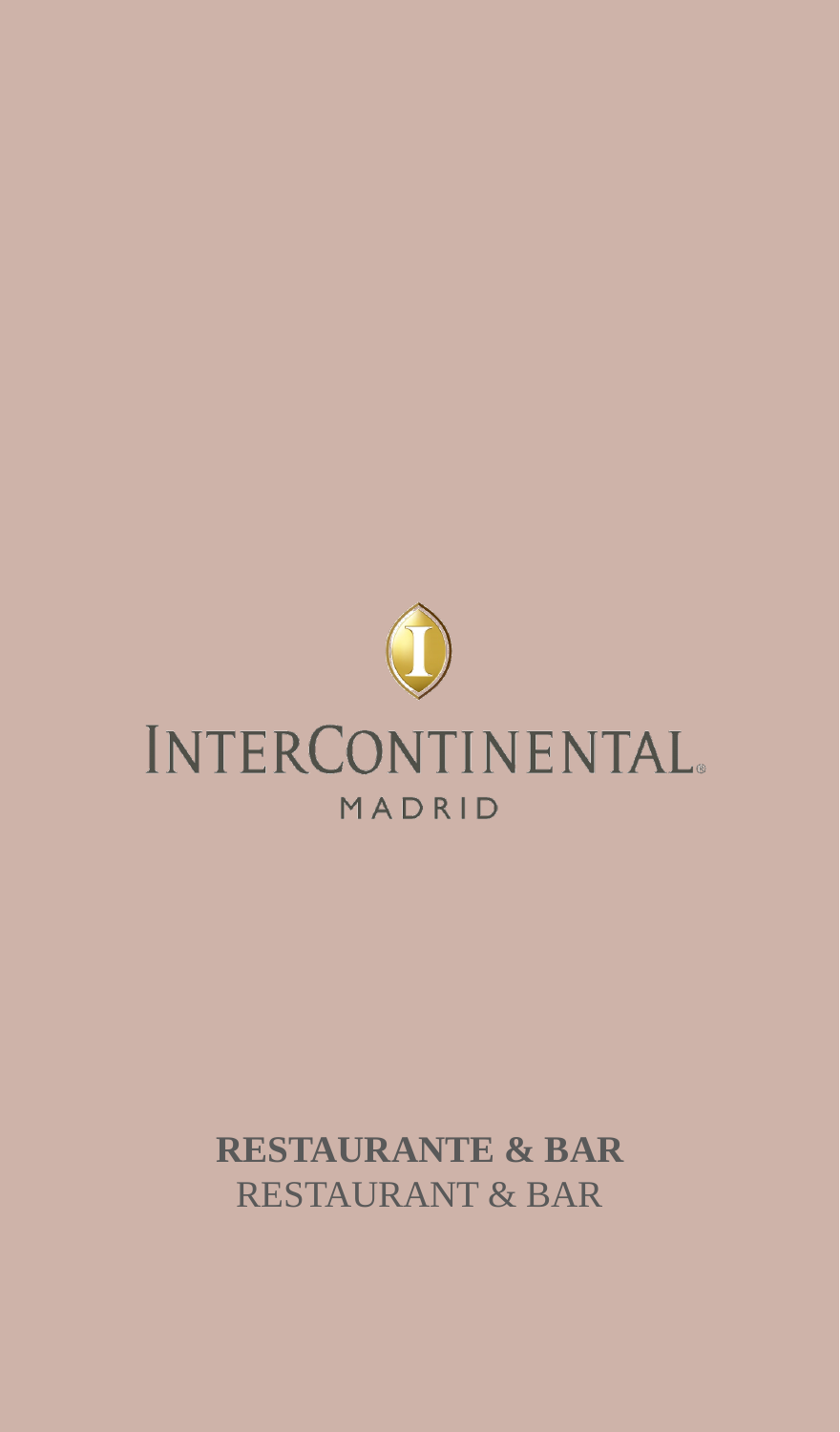## **Para empezar…** Let's get started

| Jamón Ibérico de bellota - D.O. Guijuelo                   |       |
|------------------------------------------------------------|-------|
| Iberian acorn ham - Guijuelo designation of origin         | 31,00 |
|                                                            |       |
| Croquetas caseras de jamón Ibérico                         |       |
| Iberian Ham homemade croquettes                            | 14,00 |
| Alitas de pollo marinadas con salsa BBQ                    |       |
| Chicken wings marinated with BBQ sauce                     | 12,00 |
| Parrillada de verduras de temporada V                      |       |
| Seasonal grilled Mediterranean vegetables                  | 15,00 |
|                                                            |       |
| Ensalada verde de hortalizas y vinagreta ligada de jerez V |       |
| Green vegetable salad and sherry vinaigrette               | 15,00 |
| Ensalada Caprese - tomate, albahaca y mozzarella V         |       |
| Caprese salad - tomato, basil and mozzarella               | 18,50 |
|                                                            |       |
| Ensalada César con pollo de corral y salsa clásica         |       |
| Caesar salad with free-range chicken and classic dressing  | 18,00 |
| Ensalada de corazones de tomate con ventresca              |       |
| Tomatoe salad with tuna belly                              | 17,00 |
| Crema de temporada                                         |       |
| Seasonal cream soup                                        | 12,00 |
|                                                            |       |
| Sándwich de jamón y queso                                  |       |
| Ham and cheese sandwich                                    | 14,50 |
| <b>Club sandwich InterContinental</b>                      |       |
| (InterContinental club sándwich                            | 21,50 |